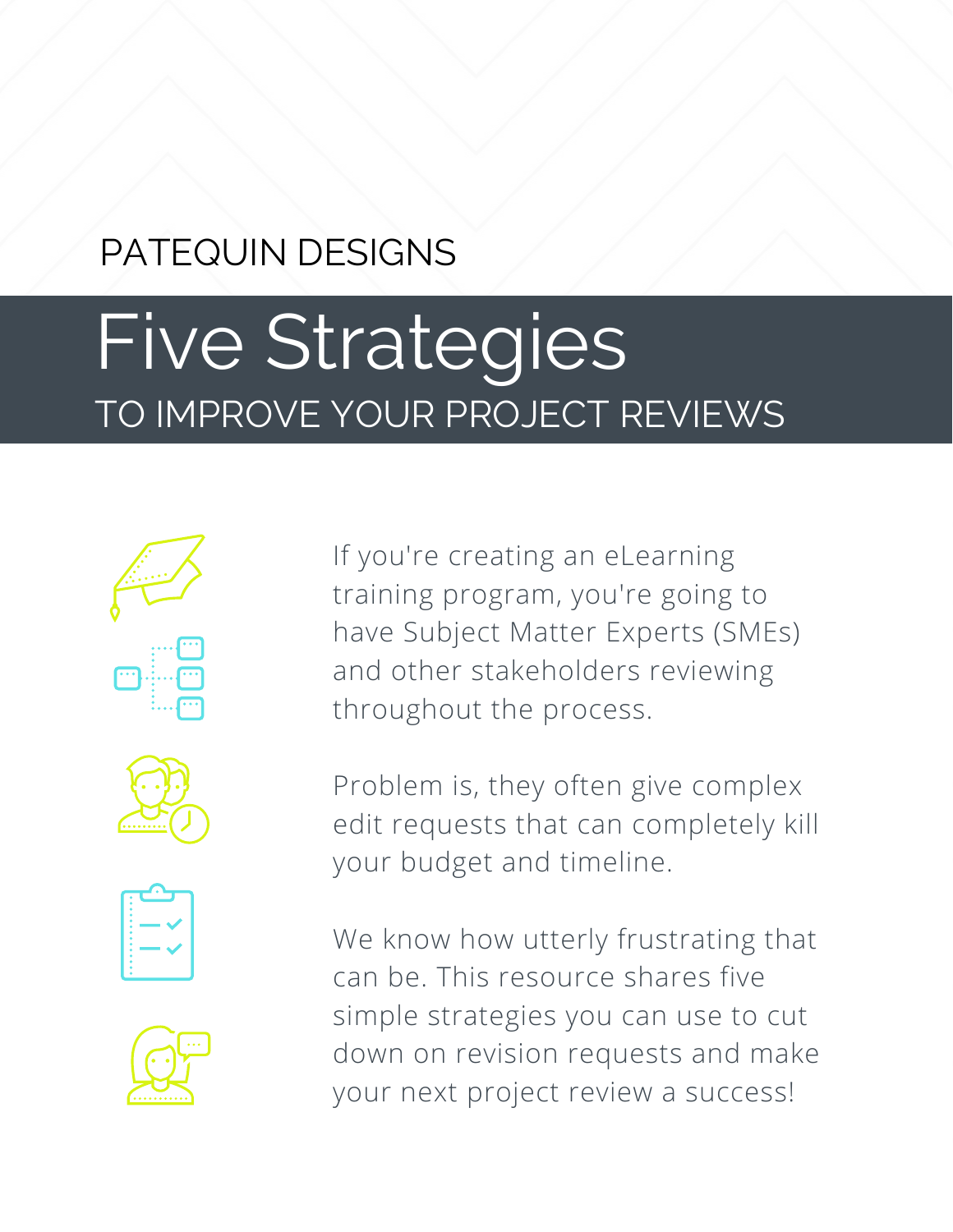#### 1.EDUCATE YOUR REVIEWERS

Educate your reviewers about the development process during the kickoff meeting. When reviewers begin to understand the typical development process, and their critical role, they can provide the best possible feedback, at the right time.

Reviewers outside of the design process often think that they are requesting "polishing touches" in the final stages of review, when they are actually asking for major revisions. This can lead to last-minute chaos. To prevent this, give reviewers insight into what it takes to create the finished product. This helps them to appreciate the effort of the design and development team, and motivates them to prioritize their review tasks

# 2. STRUCTURE YOUR REVIEWS

Structure your reviews, and provide clear guidance on the areas of focus. In addition to helping your reviewers understand the development process, provide clear guidance about what is expected during each review stage.

For example, during the storyboard phase, the content and script are likely the focus, so you'll want to stress this to the reviewers. That way they aren't wasting their efforts writing up a paragraph of changes for the placeholder button style. Using a feedback form is one way to help provide the necessary guidelines.



WWW.PATEQUINDESIGNS.COM Page 2/4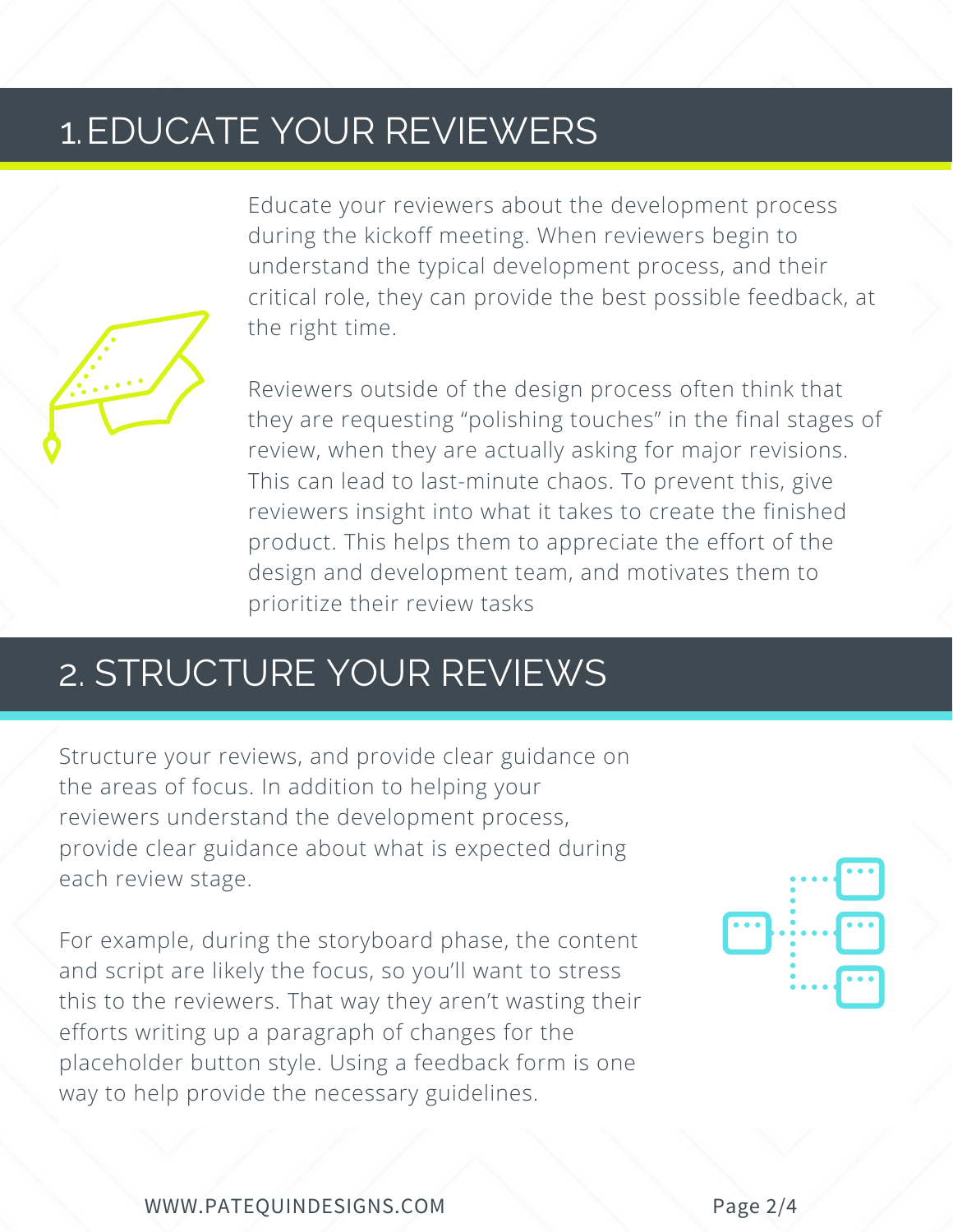### 3. PLAN YOUR REVIEW DATES

Plan your review dates as early as possible. Subject Matter Experts are in-demand people! If they weren't so great at their jobs, you probably wouldn't want them as reviewers. It's important to note that they are busy, and planning the review dates with them is key.

Find out their availability to review, and target those dates in your project plan. Ask specifically if they have any upcoming vacation time or other blackout dates that aren't yet booked in their calendar. Once you align on review dates with them, ask if they can block the time in advance so that they are still available when the day comes.

#### 4. ALIGN ON THE LEARNING OBJECTIVES

Align on the learning objectives as soon as possible. There are many reasons to create and align on learning objectives for successful training. Keeping reviewers on topic is one.

Having everyone agree on the learning objectives early in the project can help you navigate competing or challenging feedback. When two different reviewers have opposing change requests, or when a reviewer wants to add a ton of "missing" content, go back to the learning objectives. They can help guide your responses and next steps.